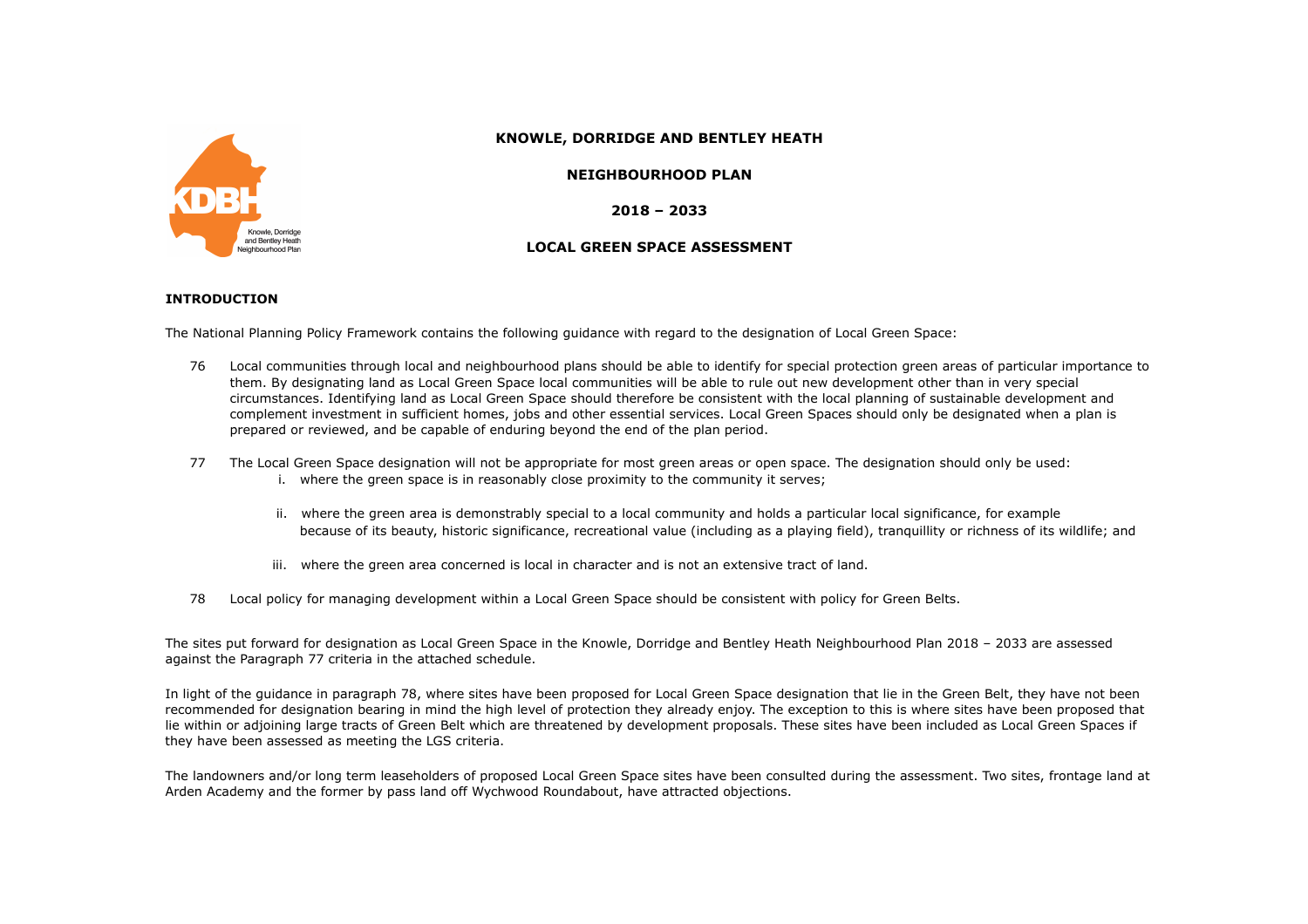|                        | Evaluation of proposed site against the criteria for Local Green Space (LGS) set out in: National Planning Policy Framework clauses 76-78                                         |                                                   |                       |                    |              |                           |                                                                                                                                                                                                                                                                                                                                                                                                                                                                                                                                                                                                  |                |                                             |                                         |                                                                                                |                    |                                                    |
|------------------------|-----------------------------------------------------------------------------------------------------------------------------------------------------------------------------------|---------------------------------------------------|-----------------------|--------------------|--------------|---------------------------|--------------------------------------------------------------------------------------------------------------------------------------------------------------------------------------------------------------------------------------------------------------------------------------------------------------------------------------------------------------------------------------------------------------------------------------------------------------------------------------------------------------------------------------------------------------------------------------------------|----------------|---------------------------------------------|-----------------------------------------|------------------------------------------------------------------------------------------------|--------------------|----------------------------------------------------|
|                        | All Sites listed meet the criteria 'in reasonably close proximity to the community it serves' and 'the area concerned is local in character and is not an extensive tract of land |                                                   |                       |                    |              |                           |                                                                                                                                                                                                                                                                                                                                                                                                                                                                                                                                                                                                  |                |                                             |                                         |                                                                                                |                    |                                                    |
| Site Ref No<br>$\cong$ | <b>Site Name</b><br>OS Grid Ref (~centre<br>point / beg & end<br>for linear sites)                                                                                                | Particular local<br>significance, for<br>example: |                       |                    |              |                           |                                                                                                                                                                                                                                                                                                                                                                                                                                                                                                                                                                                                  |                |                                             |                                         |                                                                                                |                    |                                                    |
|                        |                                                                                                                                                                                   | Beauty                                            | Historic Significance | Recreational value | Tranquillity | Wildlife significance     | <b>Evaluation Details</b>                                                                                                                                                                                                                                                                                                                                                                                                                                                                                                                                                                        | Meet Criteria? | LGS designation<br>$\mathbf{r}$<br>Proposed | Additional<br>Comments                  | Ownership                                                                                      | - Hectares<br>Area | <b>SMBC Public</b><br>Open Space<br>classification |
| 1                      | Wychwood woods<br>SP 18132 77954                                                                                                                                                  |                                                   |                       | X                  | X            | $\mathsf{X}$              | Situated within current Green Belt boundaries, the site has special significance for the local<br>community and wildlife. The land is held in trust for conservation purposes. Donated to the<br>community as part of a land deal. Highly valued as a green corridor by people, corridor for<br>wildlife corridor, links Purnells Brook to Canal (SP 18280 78047) and to the former bypass route<br>(SP 17689 77373 to SP 17591 76962), designated LWS. The land is potentially affected by the<br>proposed development in the draft Solihull Local Plan Review and therefore designated as LGS. |                | Yes  Yes                                    |                                         | <b>SMBC</b> owns<br>Streamside Trust<br>manages                                                | 5.11               | Natural Open<br>Space                              |
| 2                      | Hampton Road /<br>Kixley Lane (rear of<br>Miller Scheme)<br>SP 18468 77122                                                                                                        |                                                   |                       | X                  | X            | $\mathsf{X}$              | Balancing pond and open space. Area 3.2 ha of designated Local Wildlife Site (LWS).<br>Recreation route from Hampton road to both Kixley lane & the canal. The site lies within the<br>current Green Belt boundaries and is an area of marshland and semi-improved grassland and as<br>such is particularly special in the KDBH area.<br>Land adjoins proposed development site in draft Solihull Local Plan Review so Green Belt<br>boundary subject to change, therefore designate as LGS                                                                                                      |                | Yes  Yes                                    |                                         | Probably SMBC - it<br>was a significant<br>wildlife site long<br>before Miller<br>Homes scheme | 3.31               |                                                    |
|                        | East corner of<br>Wychwood<br>3 roundabout<br>SP 17680 77421<br>SP 17721 77395                                                                                                    |                                                   |                       | x                  |              | Х                         | Green vista on entering Knowle. Corner path used as a safe green route.<br>Forms one end of the wildlife corridor between Wychwood Woods and the Longdon Rd -<br>Warwick Rd bypass route (site ref 12)                                                                                                                                                                                                                                                                                                                                                                                           |                | Yes  Yes                                    |                                         | Local Highway<br>Authority                                                                     | 0.24               |                                                    |
|                        | 8 metre strip along<br>Purnell's Brook.<br>Former bypass route<br>(part) from Longdon<br>4 Rd to Warwick Rd (at<br>Wychwood<br>roundabout)<br>SP 17689 77373 to<br>SP 17591 76962 |                                                   |                       | X                  | X            | $\boldsymbol{\mathsf{X}}$ | Valued for recreational use as demonstrated by findings of the inspector into the Village Green<br>application. Corridor for wildlife linking Job's Close LNR with Streamside Trust land (Wychwood<br>Woods) and River Blythe SSSI and farmland.<br>Presumption in draft Solihull LP Review of some development, hence LGS designation of a<br>corridor of 8 metres from Purnells Brook to protect recreation and wildlife without precluding<br>development.                                                                                                                                    |                |                                             | Landowners do<br>Yes Yes   not support. | Private                                                                                        | 0.43               |                                                    |
| 5                      | Knot Garden<br>SP 18156 76864                                                                                                                                                     | X                                                 |                       | X                  | $\mathsf{X}$ |                           | Only public garden in the centre of Knowle. A garden area created to enhance the setting of the<br>grade 2* listed building Chester House. Referred to in the Knowle Conservation Area Appraisal<br>2007 as "an important social and historical resource"                                                                                                                                                                                                                                                                                                                                        |                | Yes  Yes                                    |                                         | <b>SMBC</b>                                                                                    | 0.02               |                                                    |
| 6                      | Knowle Children's<br>Field, Kixley Lane<br>Vested in National<br>Trust)<br>SP 18365 76789                                                                                         |                                                   | X                     | X                  |              |                           | Used for generations and donated to the community and then given to National Trust.<br>National Trust supports classification as LGS.                                                                                                                                                                                                                                                                                                                                                                                                                                                            |                | Yes $ Yes $                                 |                                         | NT have emailed<br>support                                                                     | 1.14               | Amenity Open<br>Space                              |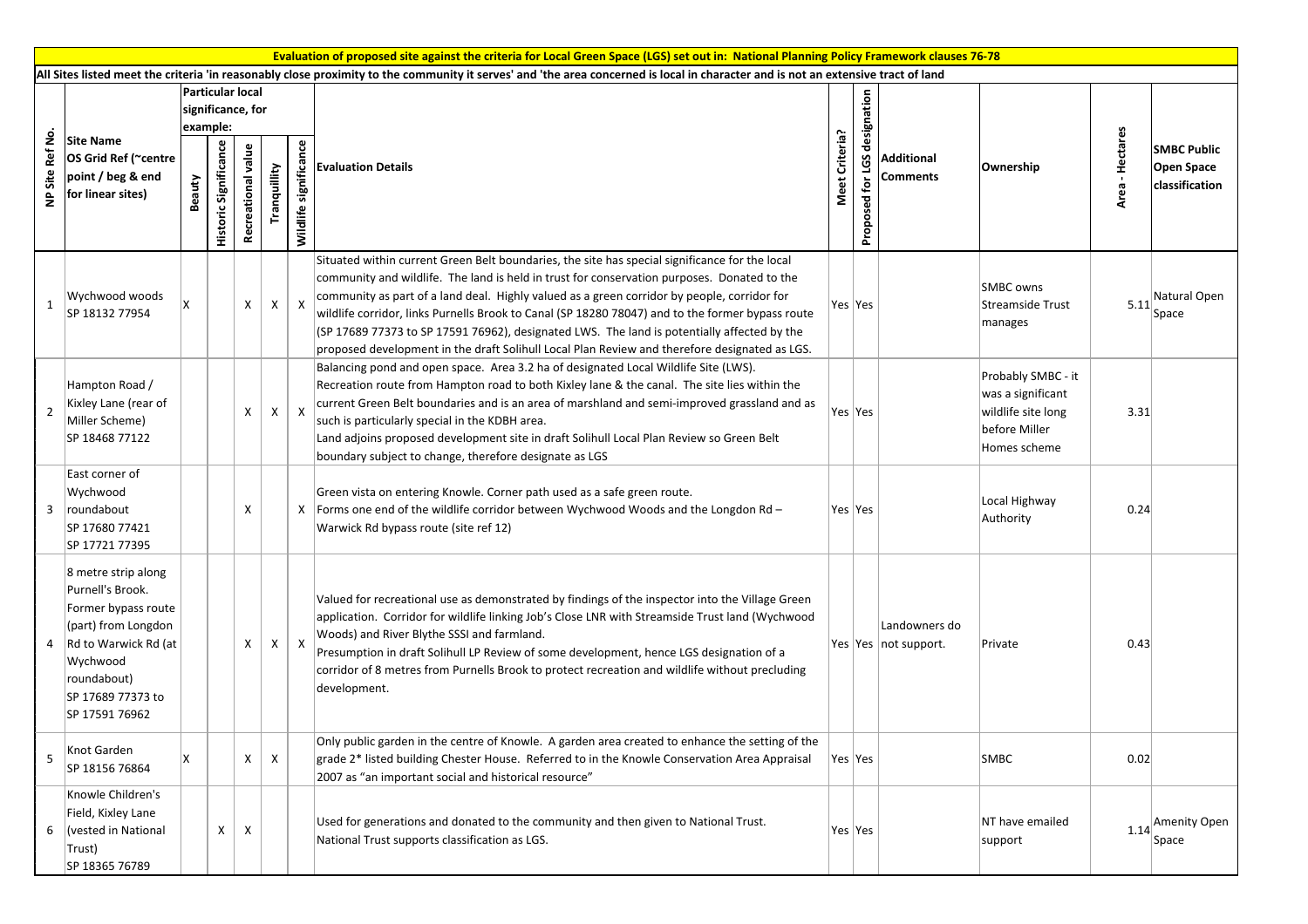|                              |                                                                                    |                   |                              | Particular local   |              |                       |                                                                                                                                                                                                                                                                                                                                                                                                                                                                                                                                                                                                                                                                                                                                                                                                                                                                                                                                                                                                                                                                                                                                                                                                                                                                                                                                                                        |                |                              |                               |                         |                 |                                                    |
|------------------------------|------------------------------------------------------------------------------------|-------------------|------------------------------|--------------------|--------------|-----------------------|------------------------------------------------------------------------------------------------------------------------------------------------------------------------------------------------------------------------------------------------------------------------------------------------------------------------------------------------------------------------------------------------------------------------------------------------------------------------------------------------------------------------------------------------------------------------------------------------------------------------------------------------------------------------------------------------------------------------------------------------------------------------------------------------------------------------------------------------------------------------------------------------------------------------------------------------------------------------------------------------------------------------------------------------------------------------------------------------------------------------------------------------------------------------------------------------------------------------------------------------------------------------------------------------------------------------------------------------------------------------|----------------|------------------------------|-------------------------------|-------------------------|-----------------|----------------------------------------------------|
|                              | <b>Site Name</b><br>OS Grid Ref (~centre<br>point / beg & end<br>for linear sites) | significance, for |                              |                    |              |                       |                                                                                                                                                                                                                                                                                                                                                                                                                                                                                                                                                                                                                                                                                                                                                                                                                                                                                                                                                                                                                                                                                                                                                                                                                                                                                                                                                                        |                |                              |                               |                         |                 |                                                    |
|                              |                                                                                    | example:          |                              |                    |              |                       |                                                                                                                                                                                                                                                                                                                                                                                                                                                                                                                                                                                                                                                                                                                                                                                                                                                                                                                                                                                                                                                                                                                                                                                                                                                                                                                                                                        |                |                              |                               |                         |                 |                                                    |
| Site Ref No<br>$\frac{a}{2}$ |                                                                                    | Beauty            | <b>Historic Significance</b> | Recreational value | Tranquillity | Wildlife significance | <b>Evaluation Details</b>                                                                                                                                                                                                                                                                                                                                                                                                                                                                                                                                                                                                                                                                                                                                                                                                                                                                                                                                                                                                                                                                                                                                                                                                                                                                                                                                              | Meet Criteria? | Proposed for LGS designation | <b>Additional</b><br>Comments | Ownership               | Area - Hectares | <b>SMBC Public</b><br>Open Space<br>classification |
| $\overline{7}$               | Knowle Square -<br>cobbled area and<br>tree by church<br>SP 18203 76715            |                   | X                            | $\mathsf{X}$       |              |                       | Important space for community activities such as Christmas lights switch on, focus for<br>Remembrance day, and provides a view of Guild House. Referred to in the Knowle Conservation  Yes  Yes<br>Area Appraisal 2007 as "an important open space within Knowle village"                                                                                                                                                                                                                                                                                                                                                                                                                                                                                                                                                                                                                                                                                                                                                                                                                                                                                                                                                                                                                                                                                              |                |                              |                               | <b>SMBC</b>             | 0.03            |                                                    |
| 8                            | St John's Close<br>SP 18027 76675                                                  | X                 |                              | X                  |              |                       | The area is special as an oasis of green in the centre of the villag. Its greenery, mature trees and<br>pathways act as a focal point linking parts of the village centre. The land has been used as a<br>marshalling area for community events such as the annual Knowle Fun Run and the<br>Remembrance Day parade. It is locally important as it adds significantly to the green character of<br>the village centre and plays an important role in the setting of the Knowle Conservation Area.<br>Exceptionally some minor incursions into the edge of the area may be acceptable if it can be<br>demonstrated that the benefits in terms of safety, enhanced parking and the free flow of traffic<br>outweigh the loss of green edge.                                                                                                                                                                                                                                                                                                                                                                                                                                                                                                                                                                                                                              |                | Yes  Yes                     |                               | <b>SMBC</b>             | 0.73            | Amenity Open<br>Space                              |
| 9                            | Allotments - Knowle<br>SP 17776 76567                                              |                   |                              | X                  | X            |                       | Well used by the local community. 26 full size plots/ 44 plot-holders.<br>Over subscribed with waiting list approx. 5 years.                                                                                                                                                                                                                                                                                                                                                                                                                                                                                                                                                                                                                                                                                                                                                                                                                                                                                                                                                                                                                                                                                                                                                                                                                                           |                | Yes Yes                      |                               | <b>SMBC / Statutary</b> | 0.80            |                                                    |
|                              | Knowle Park - Jobs<br>10 Close Park and LNR<br>SP 17664 76664                      |                   |                              | X                  | X            | X                     | The Park is highly valued for its recreational value, tranquillity, beauty and for its wildlife. Jobs<br>Close Local Nature Reserve is located on the Longdon Rd frontage of the Park and extends along<br>the Purnells Brook on the western side of the park. The Nature Reserve contains a pond as well as Yes Yes<br>the Brook both of which support wildlife. The whole area is very popular with the local<br>community.                                                                                                                                                                                                                                                                                                                                                                                                                                                                                                                                                                                                                                                                                                                                                                                                                                                                                                                                          |                |                              |                               | <b>SMBC</b>             |                 | 10.02 Principal Park                               |
|                              | Land at Arden<br>11 Academy (part)<br>SP 17817 76359                               |                   | X                            | X                  |              |                       | The green space at the front of Arden Academy provides an attractive green setting on to Station<br>Road with mature trees and a small pond. It contains three memorial features associated with<br>the school and a young oak planted in 2012 as part of a schools and colleges initiative linked to<br>the London Olympic Games. It forms part of the entrance area to the Academy and is accessible<br>to the public and used for school and public events.<br>This area is special as green space fronting Station Road and it makes a significant contribution to<br>its green character. Green frontages are a distinctive local feature which the Neighbourhood Plan<br>seeks to maintain.<br>The land is currently in Green Belt but proposed for development. LGS designation would retain<br>the same level of protection of part of the frontage as it currently enjoys (Green Belt) and would<br>not preclude redevelopment of the Arden Academy site for residential purposes should the land<br>be allocated as proposed. In the event that the school seeks to redevelop in situ, a case for<br>development on this green frontage would need to be made as it would if were to be retained in<br>Green Belt.<br>Consider possible option of maintaining a narrower strip of green frontage that does not go all<br>the way back to the school building |                | Yes  Yes                     |                               | SMBC                    | 0.17            |                                                    |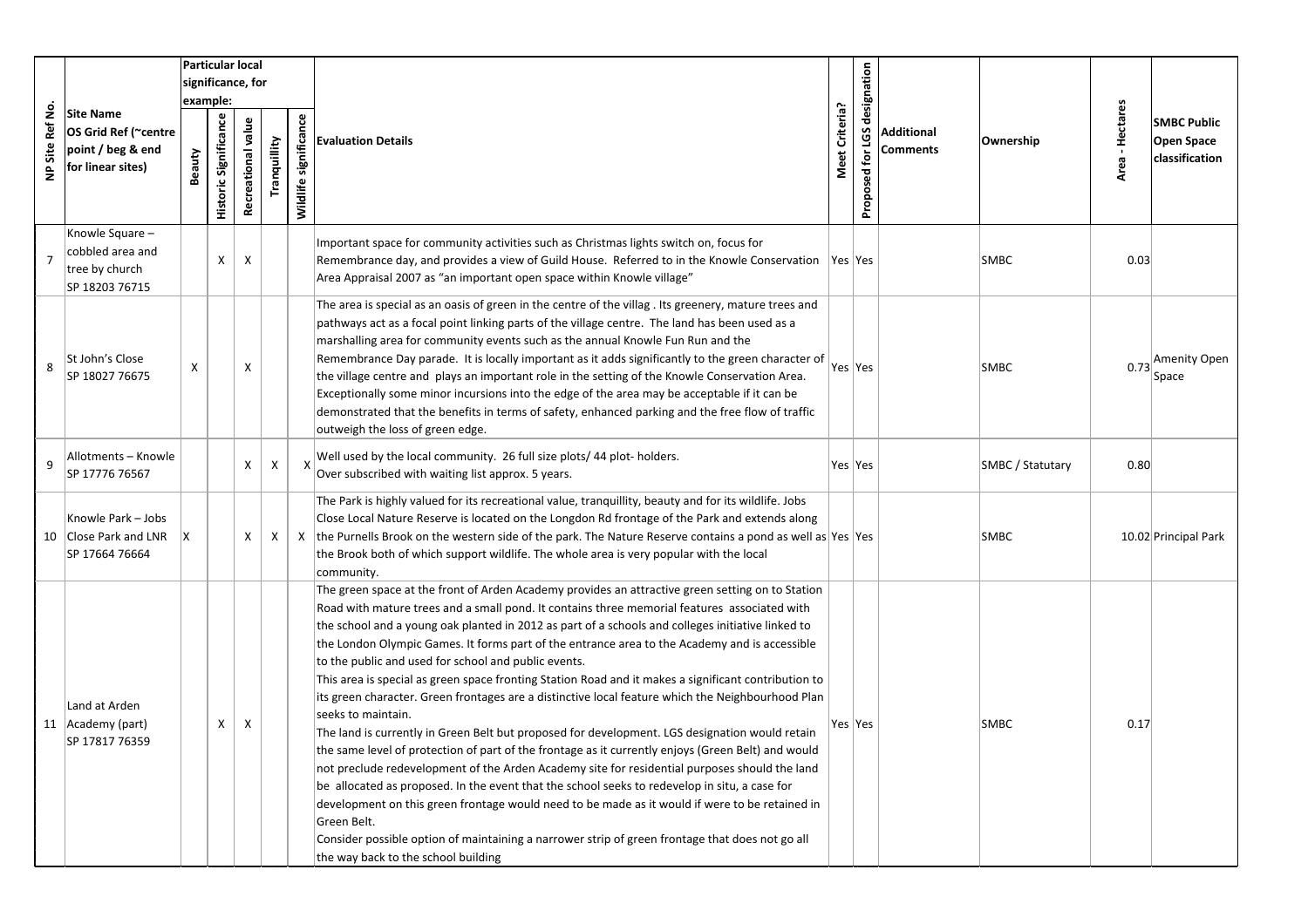|                               |                                                                                                                                                                                  |        | Particular local<br>significance, for |                           |              |                          |                                                                                                                                                                                                                                                                                                                                                                                                                                                                                                                                                                                                                                                                                                                                                                                                                                                                                                                                                                                           |                |                              |                        |                  |                  |                                                                           |
|-------------------------------|----------------------------------------------------------------------------------------------------------------------------------------------------------------------------------|--------|---------------------------------------|---------------------------|--------------|--------------------------|-------------------------------------------------------------------------------------------------------------------------------------------------------------------------------------------------------------------------------------------------------------------------------------------------------------------------------------------------------------------------------------------------------------------------------------------------------------------------------------------------------------------------------------------------------------------------------------------------------------------------------------------------------------------------------------------------------------------------------------------------------------------------------------------------------------------------------------------------------------------------------------------------------------------------------------------------------------------------------------------|----------------|------------------------------|------------------------|------------------|------------------|---------------------------------------------------------------------------|
| Ref No.<br>Site<br>$\epsilon$ | <b>Site Name</b><br>OS Grid Ref (~centre<br>point / beg & end<br>for linear sites)                                                                                               | Beauty | example:<br>Historic Significance     | Recreational value        | Tranquillity | significance<br>Wildlife | <b>Evaluation Details</b>                                                                                                                                                                                                                                                                                                                                                                                                                                                                                                                                                                                                                                                                                                                                                                                                                                                                                                                                                                 | Meet Criteria? | Proposed for LGS designation | Additional<br>Comments | Ownership        | Hectares<br>Area | <b>SMBC Public</b><br>Open Space<br><b>classification</b>                 |
|                               | Land at end of<br>Moorfield Avenue<br>12 $ $ (Pool End)<br>SP 16744 76561<br>SP 16660 76932                                                                                      |        |                                       | Χ                         | X            |                          | A green traffic free pedestrian route with two ponds and passes a moat.                                                                                                                                                                                                                                                                                                                                                                                                                                                                                                                                                                                                                                                                                                                                                                                                                                                                                                                   | Yes  Yes       |                              |                        | <b>SMBC</b>      | 1.69             | Amenity Open<br>Space                                                     |
| 13                            | <b>Bentley Heath Park</b><br>SP 16452 76175                                                                                                                                      |        |                                       | X                         |              |                          | The Park is highly valued for its recreational value and provides a pedestrian green route. There<br>are tennis courts, football pitches and children's play equipment.                                                                                                                                                                                                                                                                                                                                                                                                                                                                                                                                                                                                                                                                                                                                                                                                                   |                | Yes Yes                      |                        | <b>SMBC</b>      | 3.76 Park        |                                                                           |
|                               | Allotments - Bentley<br>14 Heath<br>SP 16398 76026                                                                                                                               |        |                                       | X                         | Χ            |                          | A valued area of green space. 40 full size plots/60 plot-holders<br>Association well supported providing social events and support to members. Waiting list.                                                                                                                                                                                                                                                                                                                                                                                                                                                                                                                                                                                                                                                                                                                                                                                                                              | Yes  Yes       |                              |                        | SMBC / Statutary | 1.19             |                                                                           |
| 15                            | MIND Garden<br>SP 17652 75926                                                                                                                                                    | x      |                                       | X                         | X            | $\mathsf{X}$             | This is a horticulture and conservation project run by Solihull Mind created to support those with<br>mental health issues and their families. It contains growing areas, wildlife conservation areas and<br>a sports pitch. It contains mature trees together with many native and hedgerow plants planted<br>in the last 20 years and provides a tranquil environment.<br>It is special locally as it serves the local Mind community and is widely supported by the KDBH<br>community as demonstrated by the level of concern when threatened with relocation or closure.<br>The site is part of the area proposed to be removed from Green Belt to allow development of the<br>Arden Triangle. The promoters of the Arden Academy proposals have publicly stated that the<br>Mind Garden will not be affected by its proposals. LGS designation recognises the special qualities<br>of this area and will retain the existing level of protection for this highly valued green space. |                | Yes  Yes                     |                        | <b>SMBC</b>      | 1.12             |                                                                           |
|                               | Middlefield Park on<br>16 Grove Road<br>SP 17554 75553                                                                                                                           |        | X                                     | $\boldsymbol{\mathsf{X}}$ |              |                          | Last remaining evidence of the extensive gardens of the former Middlefield Hall.<br>Well used and appreciated as amenity green space for its recreational value                                                                                                                                                                                                                                                                                                                                                                                                                                                                                                                                                                                                                                                                                                                                                                                                                           | Yes  Yes       |                              |                        | <b>SMBC</b>      | 0.56             | Amenity Open<br>Space                                                     |
|                               | Green island in<br>17 Edstone Close<br>SP 16810 75524                                                                                                                            |        |                                       | X                         | X            |                          | Highly valued by local residents. Focal point for residents of Edstone Close and used by residents<br>from adjacent roads for recreational purposes and community events                                                                                                                                                                                                                                                                                                                                                                                                                                                                                                                                                                                                                                                                                                                                                                                                                  | Yes   Yes      |                              |                        | <b>SMBC</b>      | 1.11             | Amenity Open<br>Space                                                     |
| 18                            | Conker Lane<br>including Green<br>route from Four<br>Ashes (by D&M) to<br>Conker Lane and<br>Railway<br>SP 15999 75355 : SP<br>16528 75423<br>SP 16496 75293 : SP<br>16183 75746 |        |                                       | X                         | X            |                          | X  Well used and accessible green route through the area and provides a corridor for wildlife.                                                                                                                                                                                                                                                                                                                                                                                                                                                                                                                                                                                                                                                                                                                                                                                                                                                                                            | Yes Yes        |                              |                        | <b>SMBC</b>      | 5.24             | Amenity Open<br>Space<br>Natural Open<br>Space<br>(Buckminster<br>Dr end) |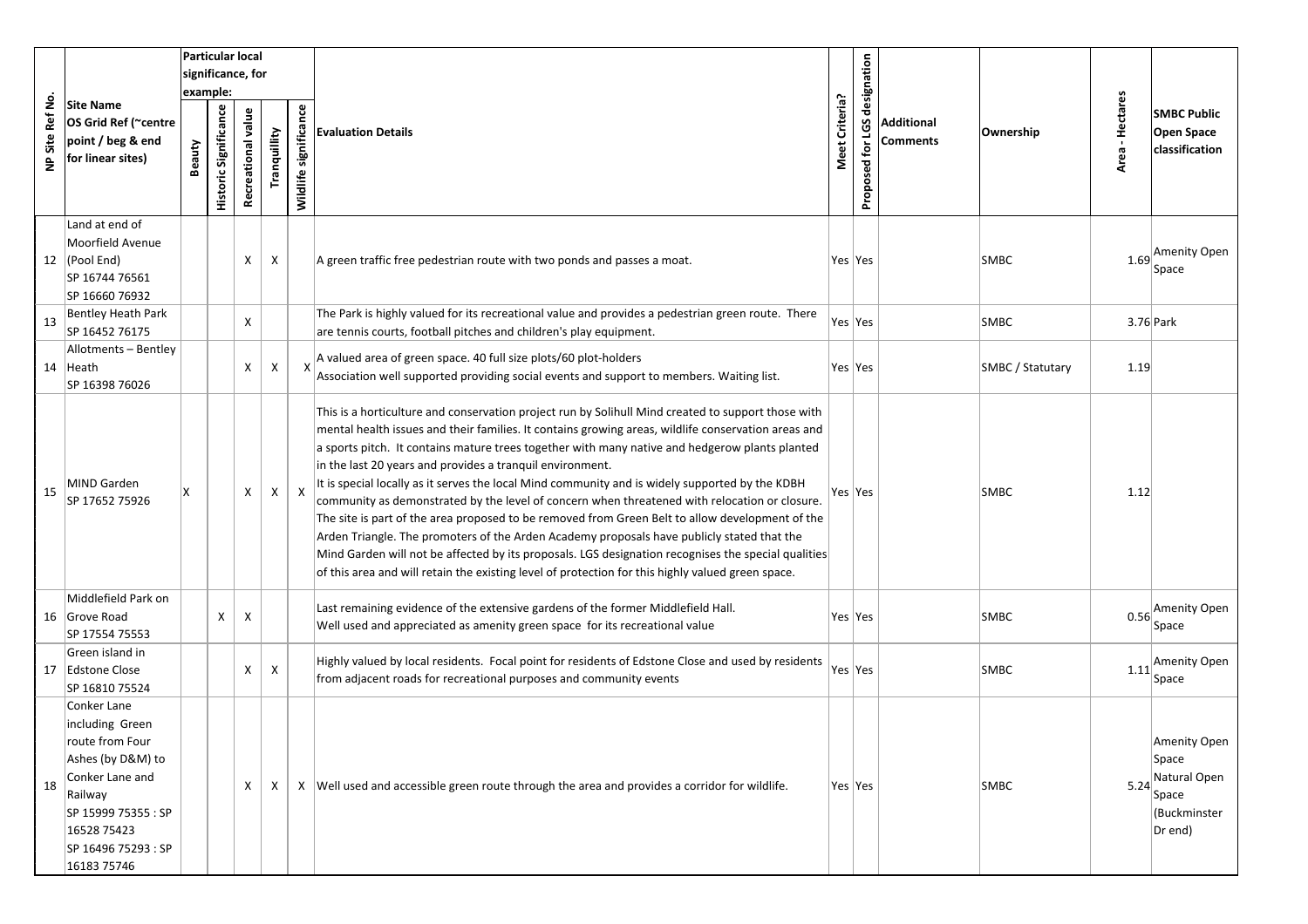|                              |                                                                                                                   |                   |                       | <b>Particular local</b> |              |                           |                                                                                                                                                                                                                                                                                                                                                                                                                                                                                                                                                                                                                                                                                                                                                                                                                                                                                                                                                                                                                                                                                                                                                            |                |                  |                                                                                                            |                            |                    |                                                            |
|------------------------------|-------------------------------------------------------------------------------------------------------------------|-------------------|-----------------------|-------------------------|--------------|---------------------------|------------------------------------------------------------------------------------------------------------------------------------------------------------------------------------------------------------------------------------------------------------------------------------------------------------------------------------------------------------------------------------------------------------------------------------------------------------------------------------------------------------------------------------------------------------------------------------------------------------------------------------------------------------------------------------------------------------------------------------------------------------------------------------------------------------------------------------------------------------------------------------------------------------------------------------------------------------------------------------------------------------------------------------------------------------------------------------------------------------------------------------------------------------|----------------|------------------|------------------------------------------------------------------------------------------------------------|----------------------------|--------------------|------------------------------------------------------------|
|                              | <b>Site Name</b><br>OS Grid Ref (~centre<br>point / beg & end<br>for linear sites)                                | significance, for |                       |                         |              |                           |                                                                                                                                                                                                                                                                                                                                                                                                                                                                                                                                                                                                                                                                                                                                                                                                                                                                                                                                                                                                                                                                                                                                                            |                |                  |                                                                                                            |                            |                    |                                                            |
|                              |                                                                                                                   | example:          |                       |                         |              | designation               |                                                                                                                                                                                                                                                                                                                                                                                                                                                                                                                                                                                                                                                                                                                                                                                                                                                                                                                                                                                                                                                                                                                                                            |                |                  |                                                                                                            |                            |                    |                                                            |
| Site Ref No.<br>$\mathsf{P}$ |                                                                                                                   | Beauty            | Historic Significance | Recreational value      | Tranquillity | significance<br>Wildlife  | <b>Evaluation Details</b>                                                                                                                                                                                                                                                                                                                                                                                                                                                                                                                                                                                                                                                                                                                                                                                                                                                                                                                                                                                                                                                                                                                                  | Meet Criteria? | Proposed for LGS | Additional<br>Comments                                                                                     | Ownership                  | - Hectares<br>Area | <b>SMBC Public</b><br>Open Space<br>classification         |
|                              |                                                                                                                   |                   |                       |                         |              |                           | Located close to 2 local primary schools so it is ideal after school play area. Wheelchair Accessible                                                                                                                                                                                                                                                                                                                                                                                                                                                                                                                                                                                                                                                                                                                                                                                                                                                                                                                                                                                                                                                      |                |                  |                                                                                                            |                            |                    |                                                            |
| 19                           | Hanbury Park<br>SP 16987 75358                                                                                    |                   |                       | х                       |              |                           | route around the park. Well-used excellent Children's recreation ground. Variety of terrains. Also Yes Yes<br>used for dog walking.                                                                                                                                                                                                                                                                                                                                                                                                                                                                                                                                                                                                                                                                                                                                                                                                                                                                                                                                                                                                                        |                |                  |                                                                                                            | SMBC                       |                    | $0.74$ Park                                                |
| 20                           | Copse at Dorridge Rd<br>/ Avenue Rd corner<br>(opposite station) SP<br>16977 74947                                |                   |                       | х                       |              | X                         | An area of mature trees with informal footpaths adding to the green street scene and visual<br>amenity value.                                                                                                                                                                                                                                                                                                                                                                                                                                                                                                                                                                                                                                                                                                                                                                                                                                                                                                                                                                                                                                              | Yes  Yes       |                  |                                                                                                            | SMBC                       | 0.14               |                                                            |
|                              | Dorridge Park<br>SP 17022 74378                                                                                   |                   |                       | X                       | X            | $\boldsymbol{\mathsf{X}}$ | The Park is highly valued for its recreational value, tranquillity, beauty and for its wildlife.<br>Dorridge Wood is designated as a Local Nature Reserve. The areas adjacent to the wood<br>extending to Arden Road and the area from the brook to Windmill Road are adopted as Local<br>Wildlife Sites. The LNR and LWS support wildlife and the whole area is very popular with the local<br>community.<br>Area adjacent to east end of LWS along Windmill land extending to Darley Green Road and at<br>west end to Grange Road are currently listed as Potential LWS.<br>The park is of particular value for local residents and residents from nearby villages (eg Knowle)<br>as a recreational area as well as for its significance for wildlife, with a mosaic of habitats including<br>Dorridge Wood and the brook.<br>Although Dorridge Park satisfies the LGS criteria, it already benefits from Green Belt status which<br>affords it a high level of protection from development. It is therefore not proposed as LGS. Local<br>residents would, however, strongly object to any proposals to remove any part of the park from<br>Green Belt. | Yes No         |                  | Not designated in<br>view of Green Belt $\big _\mathsf{SMBC}$<br>status - see<br><b>Evaluation Details</b> |                            | 22.16              | Principal Park<br>Natural Open<br>Space (Dorridge<br>Wood) |
|                              | The Ards, Dorridge<br>Rd<br>SP 17567 74492                                                                        |                   |                       |                         | X            |                           | An area of mature trees and grassland adjacent to a Potential Local Wildlife Site and highly valued $ _{\sf Yes} _{\sf No}$<br>by local residents but currently there is no public access.                                                                                                                                                                                                                                                                                                                                                                                                                                                                                                                                                                                                                                                                                                                                                                                                                                                                                                                                                                 |                |                  | Not designated in<br>view of Green Belt Private<br>status                                                  |                            | 2.80               |                                                            |
|                              | <b>Grand Union Canal at</b><br>Knowle:<br>Canal towpath M42<br>to NP boundary<br>SP 17785 78760<br>SP 19097 75111 | lx.               | $\mathsf{x}$          | $\mathsf{X}$            | X            |                           | Knowle Locks are locally listed and situated within the current Green Belt boundaries. The<br>towpath and locks are special to the surrounding local communities for their heritage and<br>recreational value as well as their beauty, having elevated vistas over the countryside.<br>An active boatyard adjoins the locks and there are houses fronting the tow path which are<br>$X$ excluded from the designation. The towpath alongside the Grand Union Canal passes along the<br>eastern edge of Knowle and is special for its informal recreational value, tranquillity and as<br>wildlife. Although the Canal and its towpath satisfies the LGS criteria, it already benefits from<br>Green Belt status which affords it a high level of protection from development. It is therefore not<br>proposed as LGS.                                                                                                                                                                                                                                                                                                                                      |                |                  | Not designated in Canal and River<br>Yes No view of Green Belt Trust<br>status                             |                            | 15.54              |                                                            |
|                              | Green island in<br>Hanbury Rd SP 16992<br>75627                                                                   |                   |                       |                         |              |                           | An area of mature trees adding to the green street scene and visual amenity value.                                                                                                                                                                                                                                                                                                                                                                                                                                                                                                                                                                                                                                                                                                                                                                                                                                                                                                                                                                                                                                                                         | No  No         |                  | Covered by other<br>aspects of VC4<br>and VC5                                                              | Local Highway<br>Authority | 0.12               |                                                            |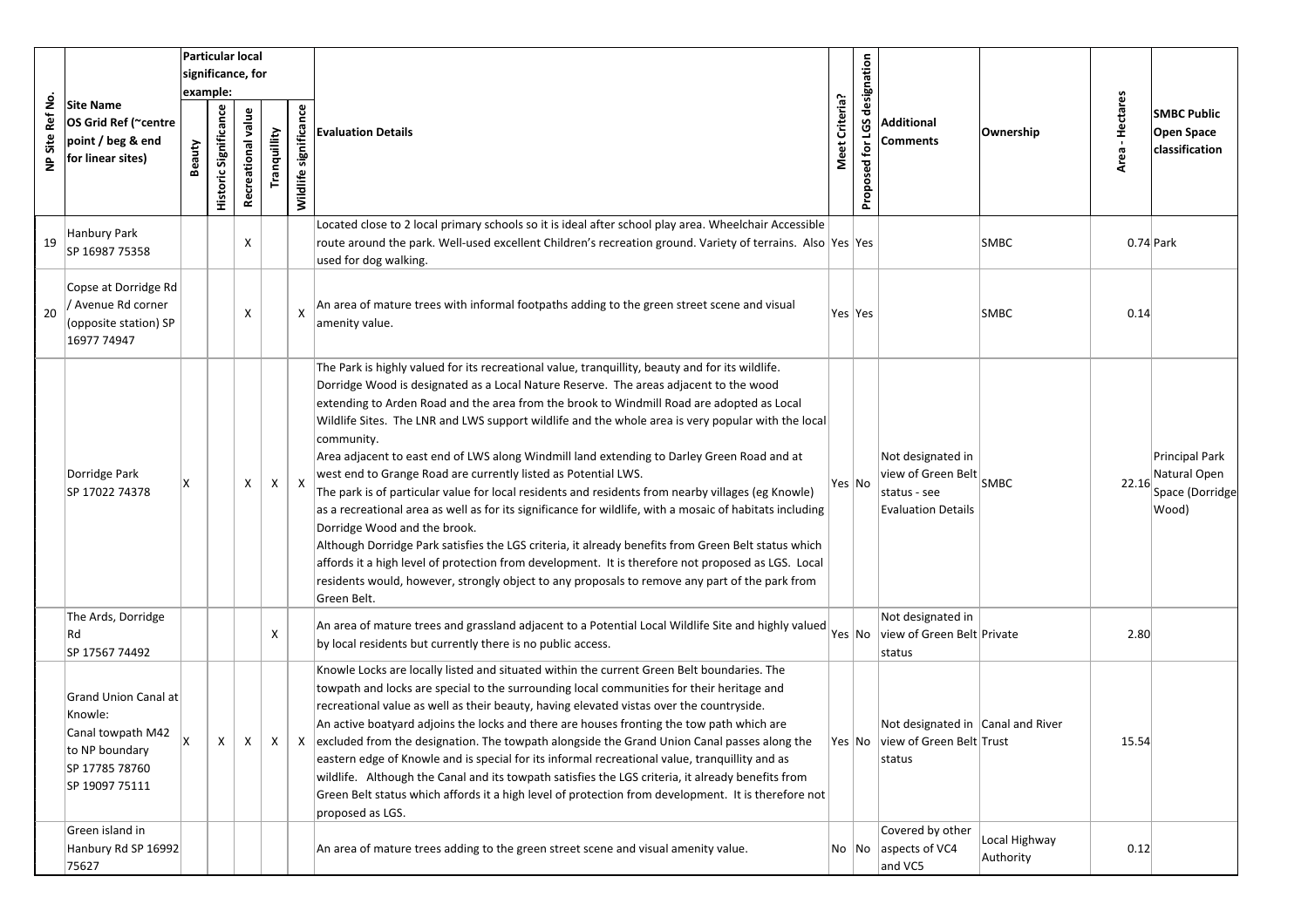| Site Ref No.<br>$\epsilon$ | <b>Site Name</b><br>OS Grid Ref (~centre  <br>point / beg & end<br>for linear sites) | Beauty | example:<br>Historic Significance | Particular local<br>significance, for<br><b>Recreational value</b> | Tranquillity | significance<br>Wildlife  | <b>Evaluation Details</b>                                                                                                                                     | Meet Criteria? | designation<br><u>g</u><br>tor<br>g<br>ō,<br>$\circ$<br>Prop | <b>Additional</b><br><b>Comments</b> | Ownership                                                                         | <b>Hectares</b><br>$\blacksquare$<br>Area | <b>SMBC Public</b><br><b>Open Space</b><br>classification |
|----------------------------|--------------------------------------------------------------------------------------|--------|-----------------------------------|--------------------------------------------------------------------|--------------|---------------------------|---------------------------------------------------------------------------------------------------------------------------------------------------------------|----------------|--------------------------------------------------------------|--------------------------------------|-----------------------------------------------------------------------------------|-------------------------------------------|-----------------------------------------------------------|
|                            | Field at corner of<br>Widney Rd / Browns<br>Lane SP 16340 76597                      |        |                                   |                                                                    |              |                           | Private owner ship with no public access. Falls in the strategic grassland corridor and grassland<br>connectivity but no evidence it is demonstrably special. | No No          |                                                              | Belt.                                | Designated Green Private – owner is<br> known                                     | 0.77                                      |                                                           |
|                            | <b>Bullivents Coppice,</b><br><b>Bentley Heath</b><br>SP 16838 76327                 |        |                                   |                                                                    | X            | $\boldsymbol{\mathsf{X}}$ | Attractive oak woodland of coppice adds to the local visual green views. There is no public<br>access. Many trees are protected by TPO.                       | Yes No         |                                                              | Covered by TPO<br>and Policy NE1     | The Davenport<br>Home Trust owners<br>of majority of<br><b>Bullivents Coppice</b> | 1.32                                      |                                                           |
|                            |                                                                                      |        |                                   |                                                                    |              |                           |                                                                                                                                                               |                |                                                              |                                      |                                                                                   |                                           |                                                           |
|                            |                                                                                      |        |                                   |                                                                    |              |                           |                                                                                                                                                               |                |                                                              |                                      |                                                                                   |                                           |                                                           |
|                            |                                                                                      |        |                                   |                                                                    |              |                           |                                                                                                                                                               |                |                                                              |                                      |                                                                                   |                                           |                                                           |